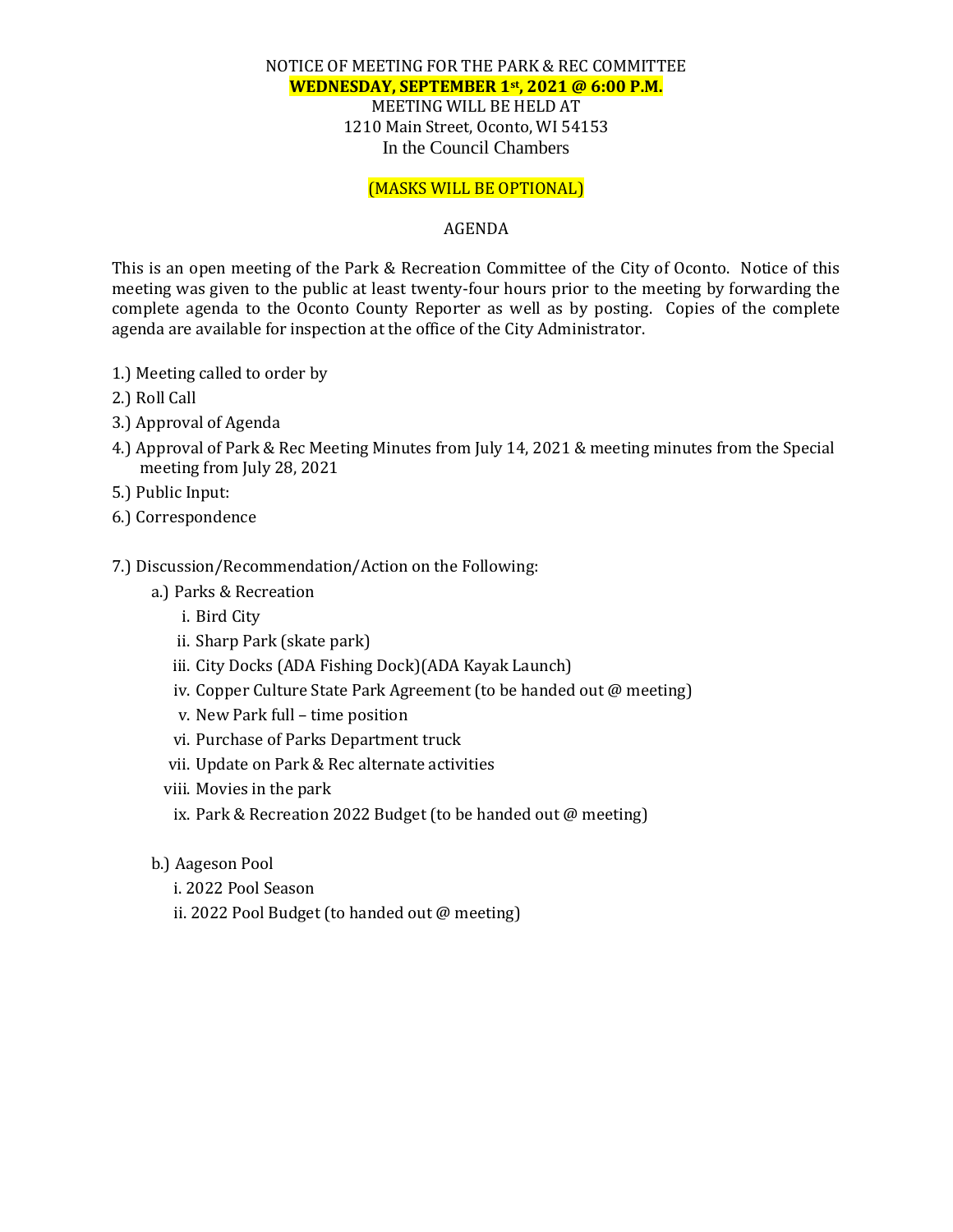## c.) Holtwood Campground

- i. Seasonal sites for 2022
- ii. Campground monthly report
- iii. BOGO starts September 7<sup>th</sup> till end of camping season
- iv. Campground prices for 2022
- v. 2022 Campground budget (to be handed out @ meeting)
- d.) City Park/City Park Campground
	- i. Reservations
	- ii. Beach
- e.) Holtwood Sporting Complex
	- i. Schedules
	- ii. Games/practices

# 8.) Parks Update:

- a.) City Docks Tere Hochmuth
- b.) City Park & Campground Diane Motiff
- c.) Copper Culture Lori Stenstrup
- d.) Freedom Park All
- e.) Holtwood Park Sue Anderson
- f.) Sharp Park John W. Reed
- g.) Bond Park Diane Motiff

## 9.) Park Special Events: Update

- a) Free installed smoke detectors- Oconto Fire & Rescue Department with any questions or to set up an appointment to install call (920) 834-7775
- b) Military Vehicle Parade August 4th by Tractor Supply
- c) 2021 Oconto Girls Softball Tourney August  $6<sup>th</sup> 8<sup>th</sup>$
- d) 7th Annual Oconto Youth Outdoor Day 11 a.m. to 4 p.m. @ Oconto Sportsman's Club Saturday, August 28th
- e) Breath of Life Color Run @ Holtwood Sporting Complex 7:30 a.m. to 3 p.m. Saturday, August 28th
- f) 2021 13th Annual Fly-In 9 a.m. to 4 p.m. @ Oconto Municipal Airport Saturday, September 18th
- g) 2021 Harvest Fest 10 a.m. to 3 p.m. Main Street Oconto Saturday, September 25th

10.) Next Meeting Date/Time/Agenda Items

11.) Adjournment

Dated this 26th, day of August 2021 Julie Galik, Deputy Clerk/Treasurer